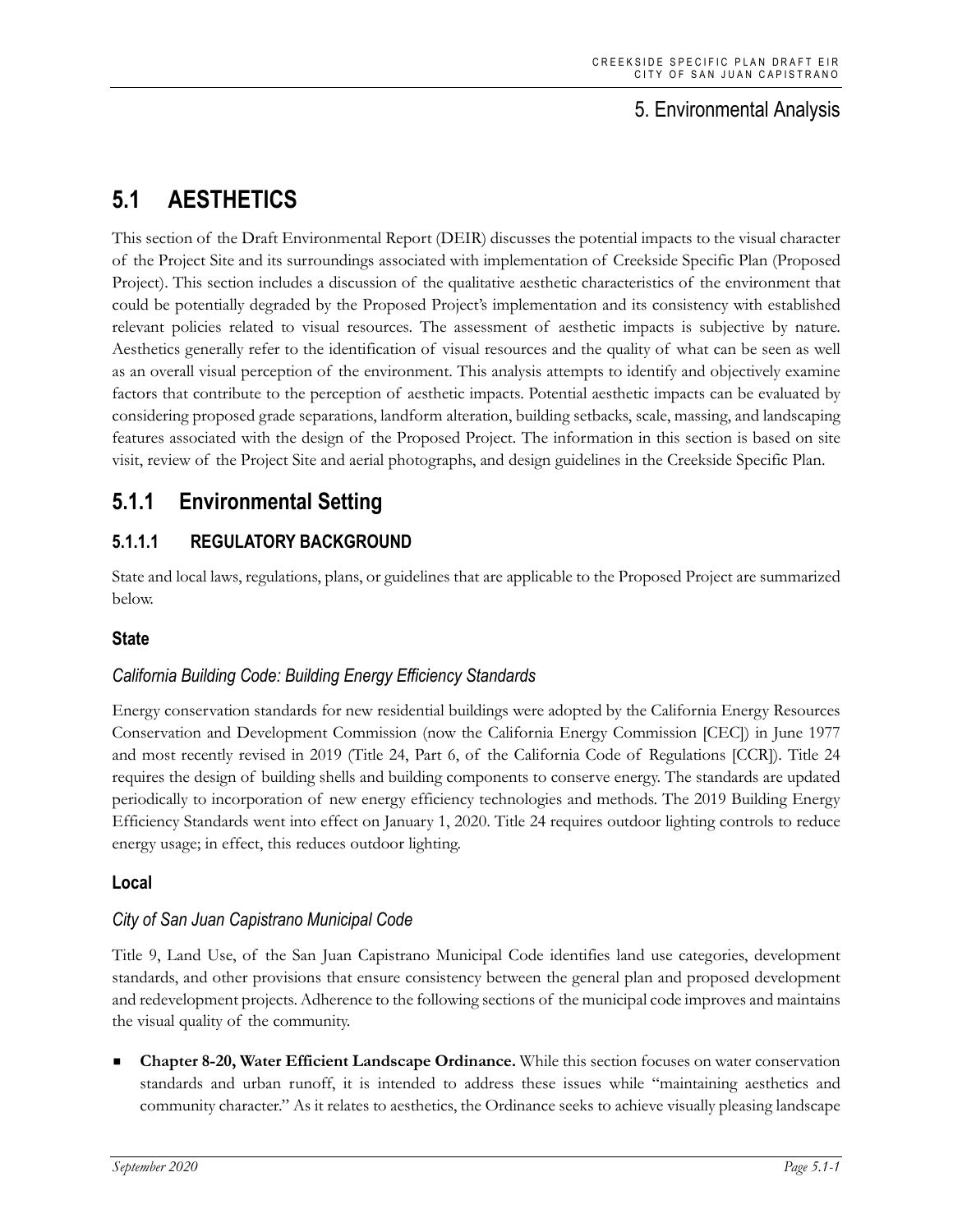environments with native trees and plants and provide landscape design standards which achieve water conservation while contributing to an aesthetically enriched community landscape.

- **Section 9-3.517, Fences, Walls, and Hedges.** This section of the code establishes standards and regulations for the height, design, and construction of fences, walls, and hedges used for screening purposes. The standards are intended to ensure that all fences, walls, and hedges provide safety but do not detract from the visual appearance of the community.
- **Section 9-3.529, Lighting Standards.** The intent of this section is to "balance the goals of the General Plan to maintain a small-village, rural atmosphere, with the need to provide for the safe movement of vehicles and people in all districts." The section establishes standards for the design, height, spacing, shielding, and illumination level of outdoor lighting fixtures. Specific standards are provided for parking lot lighting, pedestrian ways, exterior displays, outdoor recreation lighting, and residential lighting.

#### *City of San Juan Capistrano General Plan*

The City's general plan includes several elements that address aesthetic concerns, including the land use element and conservation and open space element, which contain several goals and policies that outline aspirations related to community character:

- **Land Use Goal 2:** Control and direct future growth within the City to preserve the rural village-like character of the community.
- **Policy 2.1:** Continue controlling growth through the implementation of the City's residential growth management program.
- **Policy 2.2:** Assure that new development is consistent and compatible with the existing character of the City.
- Policy 2.3: Ensure that development corresponds to the provision of public facilities and services.
- **Land Use Goal 7:** Enhance and maintain the character of neighborhoods.
- **Policy 7.1:** Preserve and enhance the quality of San Juan Capistrano neighborhoods by avoiding or abating the intrusion of non-conforming buildings and uses.
- **Policy 7.2:** Ensure that new development is compatible with the physical characteristics of its site, surrounding land uses, and available public infrastructure.
- **Policy 7.3:** Utilize programs for rehabilitation of physical development, infrastructure and undergrounding of utilities within the City to improve community neighborhoods.
- **Policy 7.4:** Protect the existing population and social character of older areas subject to rehabilitation and redevelopment.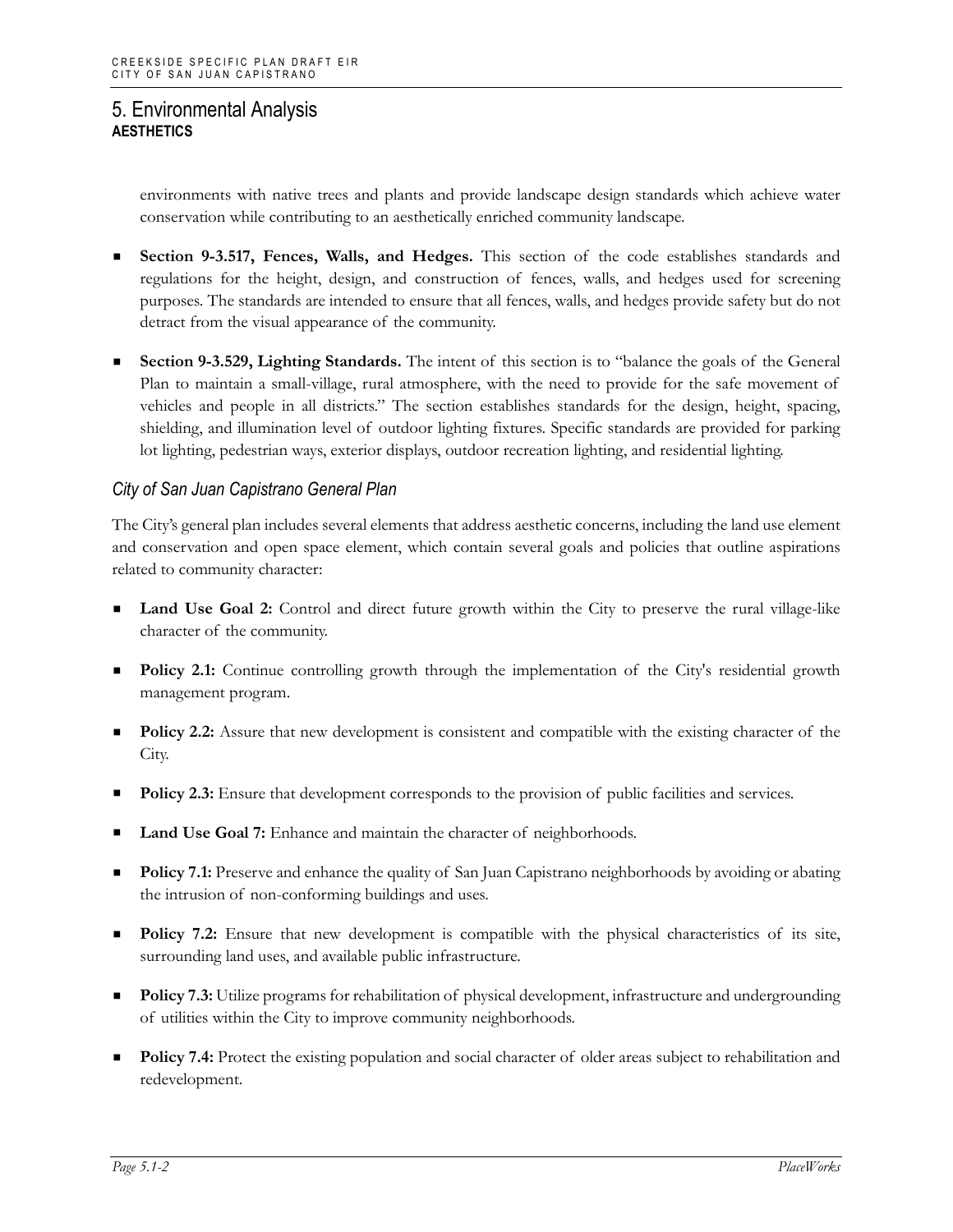- **Conservation and Open Space Goal 5:** Shape and guide development in order to achieve efficient growth and maintain community scale and identity.
- **Policy 5.1:** Encourage high-quality design in new development and redevelopment to maintain the lowdensity character of the City.
- **Policy 5.2:** Ensure that new development integrates and preserves areas designated for scenic, historic, conservation, or public safety reasons.
- **Policy 5.3:** Ensure that no buildings will encroach upon any ridgeline designated for preservation.

The visual environment is most comprehensively addressed in the community design element. This element includes goals and policies related to scenic corridors, natural hillsides, building placement and design, exterior lighting, and community identity.

- **Community Design Goal 1:** Encourage and preserve a sense of place.
- **Policy 1.1:** Preserve significant amounts of land and important natural features for open space.
- **Policy 1.2:** Encourage high-quality and human scale design in development to maintain the character of the City.
- **Community Design Goal 2:** Preserve the historic character of the community.
- Policy 2.1: Encourage development which complements the City's traditional, historic character through site design, architecture, and landscaping.
- **Community Design Goal 3:** Preserve and enhance natural features.
- **Policy 3.1:** Limit development of important natural characteristics such as ridgelines, unique hillside features and creeks.
- **Policy 3.2:** Encourage the recreational use of natural features, such as hillsides and creeks.
- **Policy 3.3:** Preserve and enhance scenic transportation corridors, including Interstate 5 and the railroad.
- **Policy 3.4:** Preserve important viewsheds.

#### *Architectural Design Guidelines*

The City implements a citywide set of architectural design guidelines that were adopted in 2003. The guidelines ensure procedural fairness in the design review process and "set forth land use specific design parameters to achieve General Plan aesthetic goals, foster high quality design, stimulate investment and eliminate subjectivity in project review" (San Juan Capistrano 2003). They include a user guide that outlines the City's requirements for the design review process.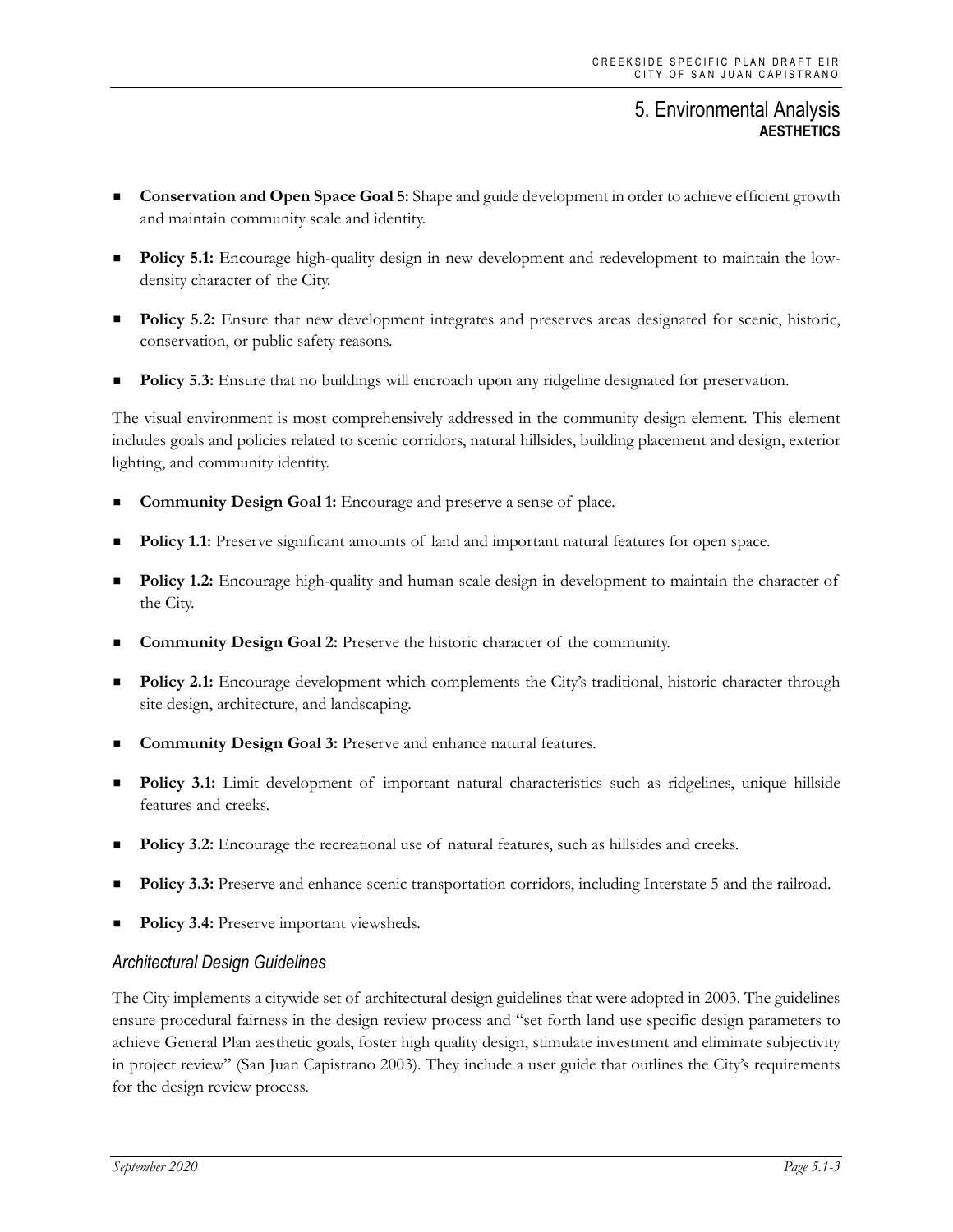The Creekside Specific Plan includes its own design guidelines that provides the design framework for streetscape, landscape and buildings to convey a unified and unique community character for the Proposed Project.

## **5.1.1.2 EXISTING CONDITIONS**

### **Visual Character**

The Project Site is in an urbanized area and is surrounded by industrial, residential, and commercial development. The I-5 freeway runs to the west of the Project Site, and the Fluidmasters industrial building is to the south. To the east and southeast, is the Marbella residential community, which includes homes, natural open space, landscaped open space, the Marbella Country Club and golf course, and hiking trails.

The 16.9-acre Project Site contains the 15.3 acre parcel at 30700 Rancho Viejo Road and the adjacent 1.6-acre parcel west of Rancho Viejo Road. The Project Site generally slopes down from east to west. A one-story vacant industrial building of approximately 123,000 square feet is on the 15.3-acre portion of the Project Site. Toward the northern end of the Project Site, the building is set back approximately 185 feet from Rancho Viejo Road and 170 feet from Malaspina Road. On the southern end of the Project Site, the industrial building is set back approximately 420 feet from Rancho Viejo Road. Surface parking lots that served the former industrial use are located between the building and Rancho Viejo Road and along the eastern side of the Project Site. Due to the elevation change across the Project Site, the parking lots are provided on four terraces that step up to the vacant building (LGC Geotechnical 2019). Vehicle access and paved surfaces surround the industrial building and provide access to the backside of the building. Parking and small accessory structures and fenced areas are along the back of the building. Trees and vegetation are dispersed throughout the Project Site. The Project Site contains ornamental shrubs, trees, and ruderal vegetation. A total of 289 trees were mapped within the Project Site and extent of impact area (see Biological Resources Technical Report contained as an Appendix to the Initial Study prepared for the Proposed Project, contained in Appendix A to this DEIR).

From Rancho Viejo Road, elevation change and existing vegetation and trees on the Project Site obscure views of the existing industrial building. The northern side of the industrial building can be seen from Malaspina Road and at the intersection of Malaspina Road and Rancho Viejo Road with intermittent trees and shrubbery.

#### **Landform**

In general, San Juan Capistrano is surrounded by rolling hills and ridgelines. Some of these hillsides feature grass and/or scrubby vegetation, and others are dominated by residential development and associated landscaping. The Project Site is generally flat and was previously graded for development. The Project Site gently slopes in a northwest direction with elevations ranging from 275 feet above mean sea level and 225 feet above mean sea level (Cadre Environmental 2020). From the Project Site area, a ridgeline can be seen in the distance to the west.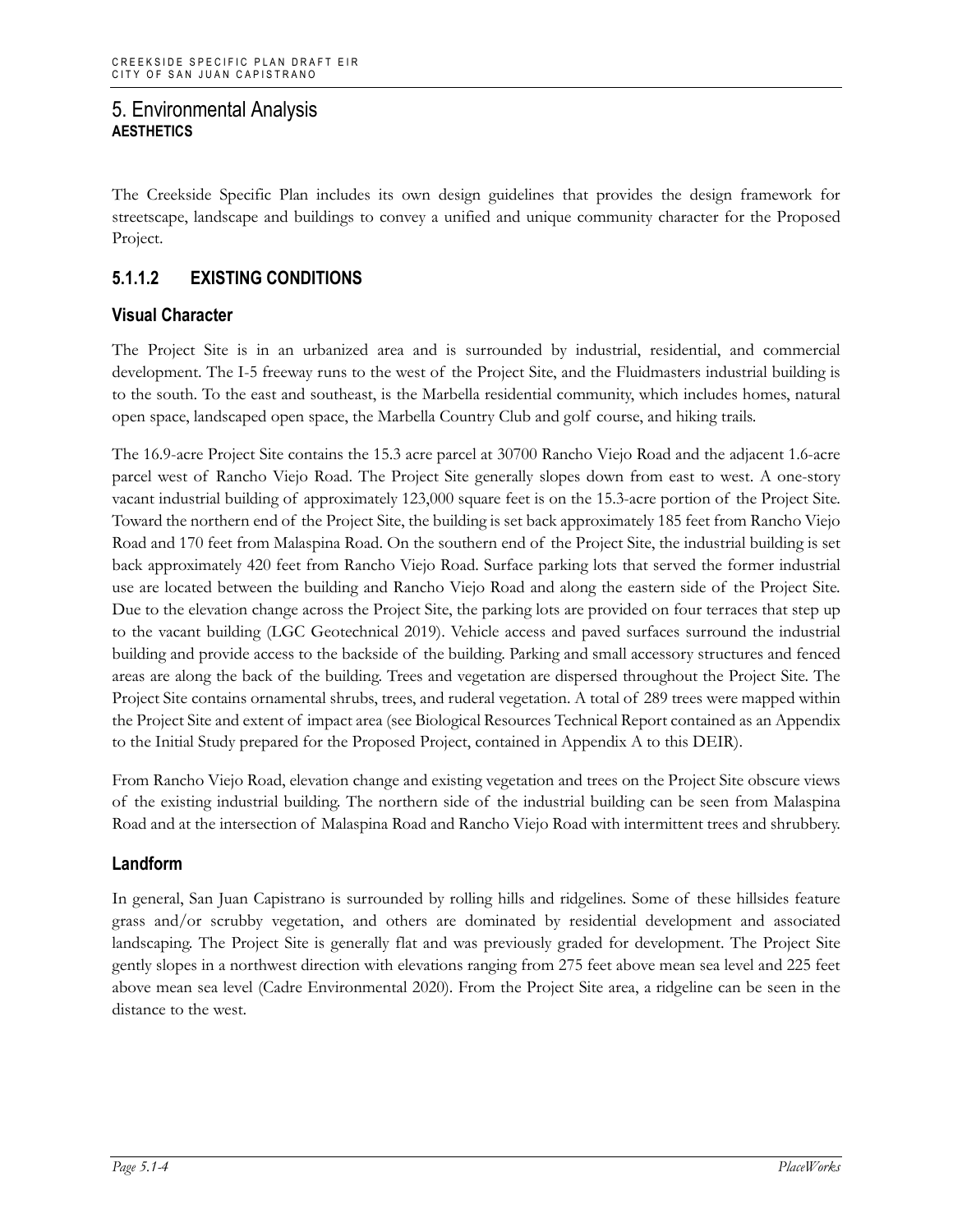# **5.1.2 Thresholds of Significance**

Appendix G of the CEQA Guidelines states that, "except as provided in Public Resources Code Section 21099," a project would normally have a significant effect on the environment if the project would:

- AE-1 Have a substantial adverse effect on a scenic vista.
- AE-2 Substantially damage scenic resources, including, but not limited to, trees, rock outcroppings, and historic buildings within a state scenic highway Substantially damage scenic resources, including, but not limited to, trees, rock outcroppings, and historic buildings within a state scenic highway.
- AE-3 In non-urbanized areas, substantially degrade the existing visual character or quality of public views of the site and its surroundings? (Public views are those that are experienced from publicly accessible vantage point). If the project is in an urbanized area, would the project conflict with applicable zoning and other regulations governing scenic quality.
- AE-4 Create a new source of substantial light or glare which would adversely affect day or nighttime views in the area.

The Initial Study, included as Appendix A, substantiates that impacts associated with the following thresholds would be less than significant:

- Threshold AE-1
- Threshold AE-2

These impacts will not be addressed in the following analysis.

## **5.1.3 Plans, Programs, and Policies**

- PPP AES-1 Landscaping standards for the Specific Plan will comply with San Juan Municipal Code Chapter 8-20, Water Efficient Landscape Ordinance.
- PPP AES-2 All fences, walls and hedges for the Proposed Project shall comply with San Juan Capistrano Municipal Code Section 9-3.517, Fences, Walls, and Hedges.
- PPP AES-3 All exterior lighting for the Proposed Project shall comply with San Juan Capistrano Municipal Code Section 9-3.529, Lighting Standards, which provides lighting specifications for residential development, outdoor recreational areas, and pedestrian pathways.

# **5.1.4 Environmental Impacts**

### **5.1.4.1 IMPACT ANALYSIS**

The following impact analysis addresses thresholds of significance for which the Initial Study disclosed potentially significant impacts. The applicable thresholds are identified in brackets after the impact statement.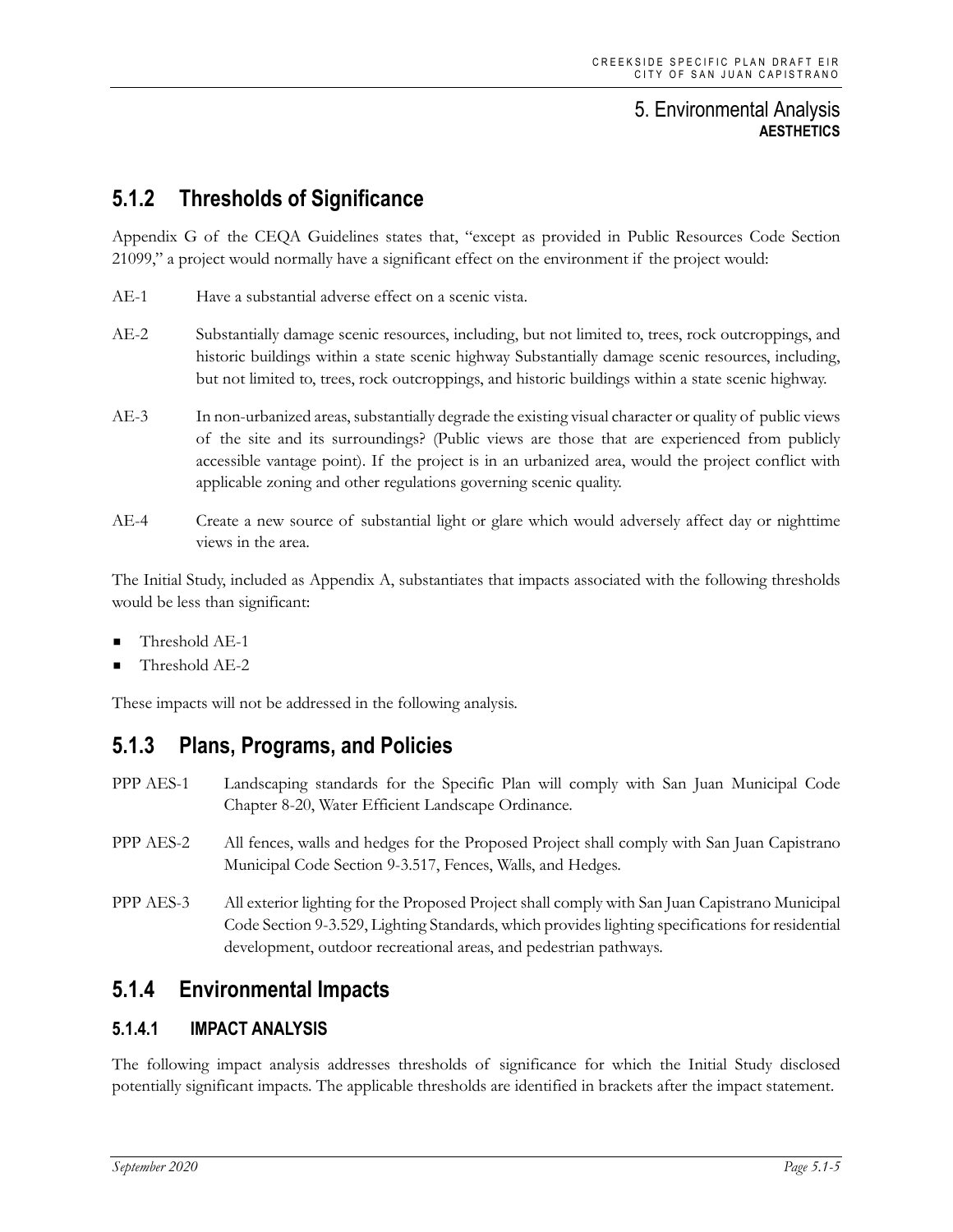#### **Impact 5.1-1: The Proposed Project would alter the visual appearance of the Project Site, but would not substantially degrade its existing visual character or quality. [Threshold AE-3]**

The Project Site is located in an urbanized area as defined by CEQA Guidelines 15191(m)(1). For an incorporated city, "Urbanized area" means the city that either by itself or in combination with two contiguous incorporated cities has a population of at least 100,000 persons. The City of San Juan Capistrano has a population of approximately 35,952 persons (U.S. Census 2018a). The City is bordered by four incorporated cities: Mission Viejo to the north, Laguna Niguel to the west, and Dana Point and San Clemente to the south. The Cities of Laguna Niguel and San Clemente have a population of 65,652 persons and 65,045 persons, respectively (U.S. Census 2018b and 2018c). As such, San Juan Capistrano in combination with two contiguous incorporated cities have a population of 166,649 persons, meeting the criteria for an urbanized area.

#### **Visual Character**

Figure 3-4, *Proposed Site Plan*, shows the redevelopment of the Project Site, including the realignment of Rancho Viejo Road. The development under the Proposed Project would remove the existing industrial building onsite, surface parking lots, and trees and vegetation. The Proposed Project would also recompact and landscape the "Extent of Impact Area." The Proposed Project would include 188 residential units and a recreation area. Single-family residences would be located toward the western side of the Project Site along Rancho Viejo Road, the secondary driveway, and Malaspina Road. Multifamily residences would be located along the eastern side of the Project Site and adjacent to the recreation area interior to the Project Site. The recreation area would be toward the center of the Project Site. Buildings on-site would extend a maximum of 35 feet above grade. Additionally, the roadway realignment would remove existing trees and vegetation between Rancho Viejo Road and I-5. However, the Conceptual Landscape Plan would replace these trees to maintain visual screening of the I-5 from the Project Site and other areas east of Rancho Viejo Road.

Views of the Proposed Project would include residential development, landscaping, and walls surrounding the community. Landscaping would be incorporated throughout the Project Site and Extent of Impact Area. Landscaping and walls surrounding the community would serve as a visual buffer between the development on-site and Rancho Viejo Road, Malaspina Road, I-5, and adjacent properties (see Figure 3-8, *Conceptual Wall and Fence Plan*).

Development under the Proposed Project would change the appearance of the Project Site from a one-story industrial building that could be seen intermittently from Rancho Viejo Road, Malaspina Road, and I-5, to a residential development with homes up to two stories. However, the industrial building on-site has been vacant since 2013 and is in poor condition, so the Proposed Project could enhance the visual quality of the site. Further, architectural features, landscaping, and walls would screen views of the residential development from Rancho Viejo Road, Malaspina Road, and I-5. Though the Project Site is not immediately surrounded by residential neighborhoods, residential uses are to the east and southeast. Beyond I-5 to the west are also residential uses. Therefore, redevelopment of the Project Site from industrial to residential uses would be compatible with other nearby uses. Development of the Proposed Project would adhere to applicable provisions that address aesthetics in the San Juan Capistrano Municipal Code and comply with the design guidelines in the Creekside Specific Plan. Compliance with the municipal code and design guidelines would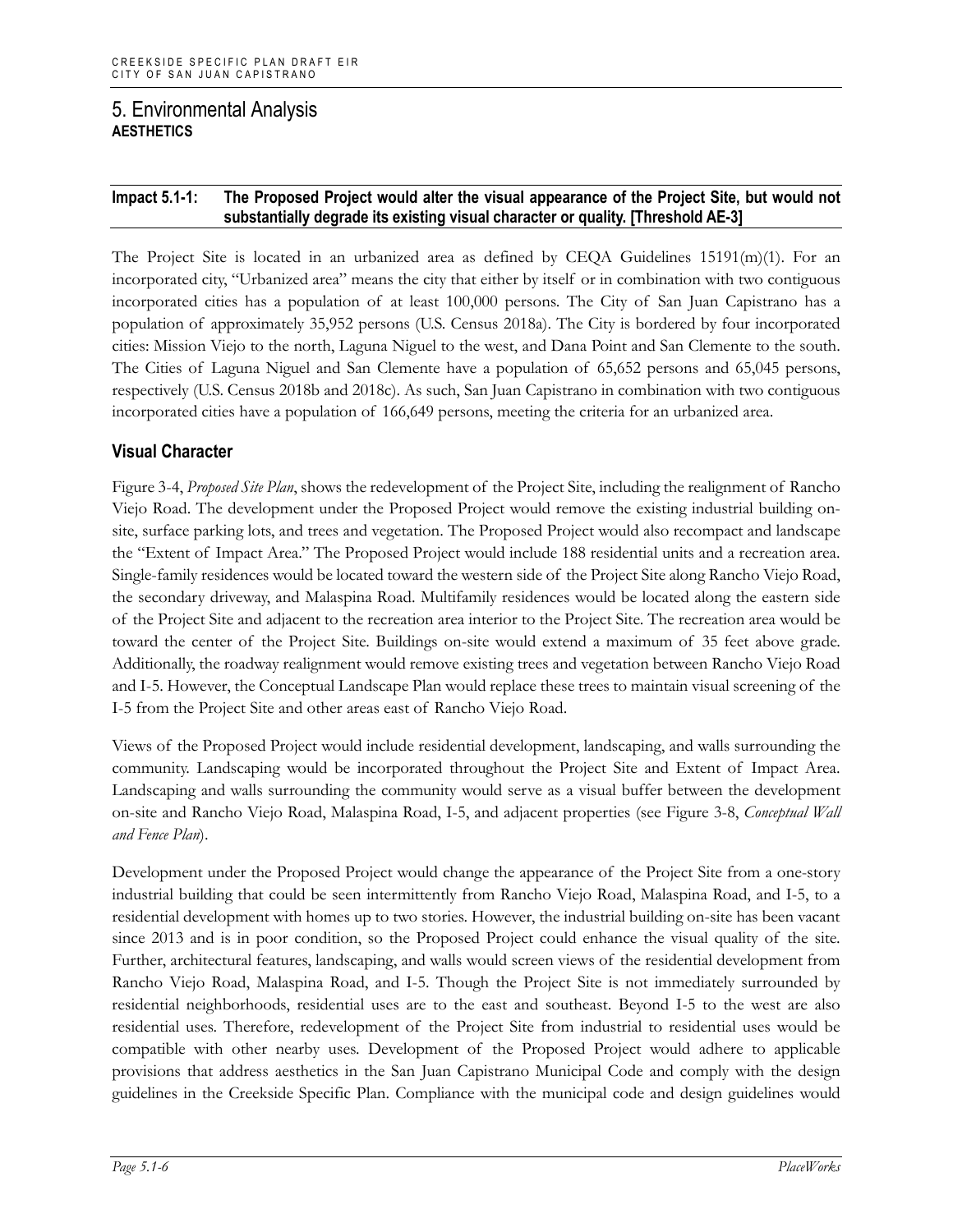ensure a cohesive visual character. Therefore, the Proposed Project would not substantially degrade the character of the community or quality of views.

#### **Consistency with Applicable Regulations**

#### *Zoning Change and General Plan Amendment*

The Project Site is currently zoned Industrial Park District with a corresponding General Plan land use designation of Industrial Park. The Proposed Project includes a Specific Plan approval, zone change, and a general plan amendment that would change the Project Site's zoning designation to Specific Plan with a corresponding General Plan land use designation of Specific Plan/Precise Plan. Consistent with the Specific Plan designations, the Proposed Project outlines design guidelines and development specifications for the buildout of the Proposed Project (see Chapter 3, *Project Description*). Table 3-1 in Chapter 3, *Project Description*, summarizes maximum density, lot requirements, street frontage, building separation, setbacks, lot coverage, building height, open space requirements and garage face specifications for the single-family and multifamily unit types. In accordance with PPP AES-1 through PPP AES-3, the Proposed Project would comply with the Municipal Code requirements for landscaping, lighting, walls and fences. In addition, the Proposed Project outlines design guidelines that would ensure that buildout of the Proposed Project provides a cohesive visual character.

#### *General Plan Goals and Policies*

The Proposed Project would be consistent with applicable goals and policies in the San Juan Capistrano General Plan relating to aesthetics. Refer to Table 5.1-1.

| <b>Relevant Goals and Policies</b>                                                                                                                                        | <b>Compliance Analysis</b>                                                                                                                                                                                                                                                                                                                                                                                                                                                                                                                                                                                                         |
|---------------------------------------------------------------------------------------------------------------------------------------------------------------------------|------------------------------------------------------------------------------------------------------------------------------------------------------------------------------------------------------------------------------------------------------------------------------------------------------------------------------------------------------------------------------------------------------------------------------------------------------------------------------------------------------------------------------------------------------------------------------------------------------------------------------------|
| <b>Land Use Element</b>                                                                                                                                                   |                                                                                                                                                                                                                                                                                                                                                                                                                                                                                                                                                                                                                                    |
| Goal 2: Control and direct future growth within the City to<br>preserve the rural village-like character of the community.                                                | <b>Consistent.</b> The Proposed Project would allow residential<br>development on an already developed site with available existing<br>infrastructure connection in the area, therefore allowing the City to<br>preserve the rural village-like character in other areas of the city.<br>The Project Site is adjacent to I-5 and an industrial building, not<br>characterized by rural village-like environment. The Specific Plan<br>would ensure that all necessary infrastructure is constructed for the<br>proposed land uses and that a planned growth is implemented,<br>compatible with the existing character of the city. |
| <b>Policy 2.1.</b> Continue controlling growth through the implementation<br>of the City's residential growth management program.                                         |                                                                                                                                                                                                                                                                                                                                                                                                                                                                                                                                                                                                                                    |
| Policy 2.2. Assure that new development is consistent and<br>compatible with the existing character of the City.                                                          |                                                                                                                                                                                                                                                                                                                                                                                                                                                                                                                                                                                                                                    |
| Policy 2.3. Ensure that development corresponds to the provision<br>of public facilities and services.                                                                    |                                                                                                                                                                                                                                                                                                                                                                                                                                                                                                                                                                                                                                    |
|                                                                                                                                                                           | Further, as discussed above under the Visual Character heading,<br>the Proposed Project would not degrade the character of the<br>surrounding community.                                                                                                                                                                                                                                                                                                                                                                                                                                                                           |
| Goal7: Enhance and maintain the character of neighborhoods.                                                                                                               | <b>Consistent.</b> The Project Site is currently developed with an<br>industrial building, and the Project Site has been vacant since 2013.<br>Therefore, redevelopment of the Project Site as residential uses<br>would not adversely affect the existing quality of the neighborhood.<br>The Project Site is not immediately surrounded by residential<br>neighborhoods; however, residential uses are located to the south<br>(beyond the abutting industrial use), east and north (beyond the                                                                                                                                  |
| <b>Policy 7.1:</b> Preserve and enhance the quality of San Juan<br>Capistrano neighborhoods by avoiding or abating the intrusion of<br>non-conforming buildings and uses. |                                                                                                                                                                                                                                                                                                                                                                                                                                                                                                                                                                                                                                    |
| Policy 7.2: Ensure that new development is compatible with the<br>physical characteristics of its site, surrounding land uses, and<br>available public infrastructure.    |                                                                                                                                                                                                                                                                                                                                                                                                                                                                                                                                                                                                                                    |

**Table 5.1-1 Consistency with General Plan Goals and Policies Related to Aesthetics**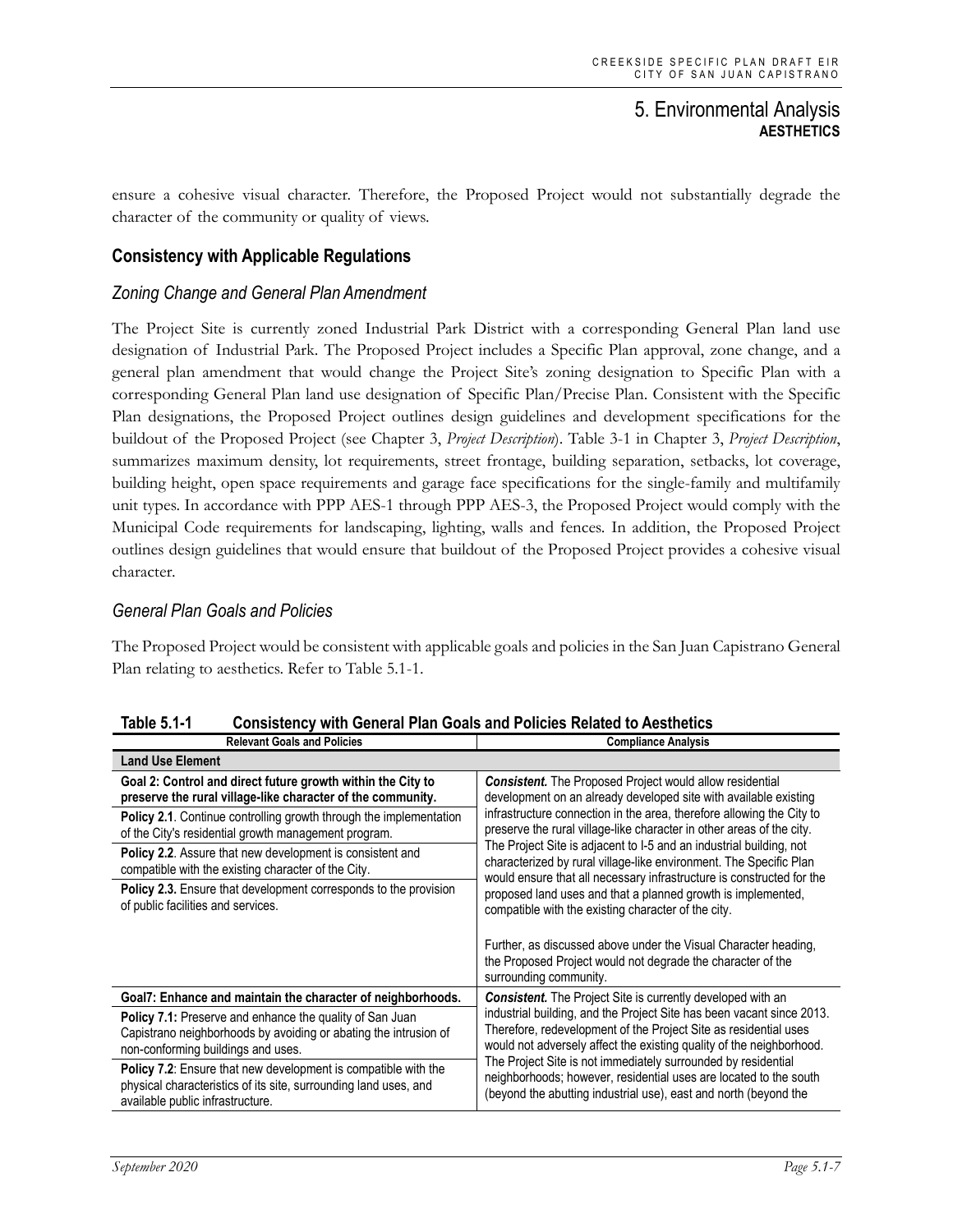#### **Table 5.1-1 Consistency with General Plan Goals and Policies Related to Aesthetics**

| <b>Relevant Goals and Policies</b>                                                                                                                                                                                                                                                                                                                                                                                                                                                                                                   | <b>Compliance Analysis</b>                                                                                                                                                                                                                                                                                                                                                                                                                                                                                                                                                                                                                                                                                                                                                                                                                                                                                                                                                                                                                                                                                                                                                                                                                                                                                                                                                                                                                                                       |
|--------------------------------------------------------------------------------------------------------------------------------------------------------------------------------------------------------------------------------------------------------------------------------------------------------------------------------------------------------------------------------------------------------------------------------------------------------------------------------------------------------------------------------------|----------------------------------------------------------------------------------------------------------------------------------------------------------------------------------------------------------------------------------------------------------------------------------------------------------------------------------------------------------------------------------------------------------------------------------------------------------------------------------------------------------------------------------------------------------------------------------------------------------------------------------------------------------------------------------------------------------------------------------------------------------------------------------------------------------------------------------------------------------------------------------------------------------------------------------------------------------------------------------------------------------------------------------------------------------------------------------------------------------------------------------------------------------------------------------------------------------------------------------------------------------------------------------------------------------------------------------------------------------------------------------------------------------------------------------------------------------------------------------|
| Policy 7.3. Utilize programs for rehabilitation of physical<br>development, infrastructure and undergrounding of utilities within<br>the City to improve community neighborhoods.<br>Policy 7.4. Protect the existing population and social character of<br>older areas subject to rehabilitation and redevelopment.                                                                                                                                                                                                                 | open space), and west on the west side of I-5. Therefore,<br>redevelopment of the Project Site from industrial to residential uses<br>would be compatible with other nearby uses and would not<br>adversely affect the quality of the city's existing neighborhoods. The<br>Proposed Project would connect to the existing utility connections,<br>and the on-site electrical and natural gas lines would be<br>underground. The Proposed Project would not affect existing<br>residential neighborhoods or the social character of older areas that<br>are subject to rehabilitation and redevelopment. The proposed<br>redevelopment would rehabilitate the underutilized industrial<br>building site with quality design residential uses, therefore<br>enhancing the character of neighborhoods.                                                                                                                                                                                                                                                                                                                                                                                                                                                                                                                                                                                                                                                                             |
| <b>Conservation and Open Space Element</b>                                                                                                                                                                                                                                                                                                                                                                                                                                                                                           |                                                                                                                                                                                                                                                                                                                                                                                                                                                                                                                                                                                                                                                                                                                                                                                                                                                                                                                                                                                                                                                                                                                                                                                                                                                                                                                                                                                                                                                                                  |
| Goal 5. Shape and guide development in order to achieve<br>efficient growth and maintain community scale and identity.<br>Policy 5.1. Encourage high-quality design in new development and<br>redevelopment to maintain the low-density character of the City.<br>Policy 5.2. Ensure that new development integrates and preserves<br>areas designated for scenic, historic, and conservation, or public<br>safety reasons.<br>Policy 5.3. Ensure that no buildings will encroach upon any<br>ridgeline designated for preservation. | <b>Consistent.</b> The Specific Plan's Design Guidelines would<br>encourage high-quality design. The Proposed Project would have a<br>maximum density of 9 du/acre for single-family detached units, 19<br>du/ac for the multifamily attached units, and an overall density of<br>12.3 du/ac. Very Low Density residential lots (LU 2.0 VLD) to the<br>north of the Project Site allows residential densities at 0 to 1.0<br>unit/acre. Medium Density residential lots (LU 2.3 MD) to the east of<br>the Project Site allows residential densities at 3.6 to 5.0 unit/acre.<br>Medium-Low Density lots (LU 2.2 MLD) to the south of the Project<br>Site allows residential densities at 2.1 to 3.5 unit/acre. Across I-5,<br>directly west of the Project Site, there are Medium-High Density<br>residential lots (LU 2.4 MHD) that allow residential densities at 5.1<br>to 8.0 units/acre. While the Proposed Project would provide<br>residential units at a higher density than some of the surrounding<br>neighborhoods, redeveloping an industrial site to residential uses<br>would allow other residential areas in the city to maintain their low-<br>density character.<br>The Project Site is not designated for a scenic or historic<br>conservation and is not preserved for public safety reasons. The<br>Proposed Project would redevelopment an existing industrial site,<br>and no buildings would encroach upon any ridgeline designated for<br>preservation. |
| <b>Community Design Element</b>                                                                                                                                                                                                                                                                                                                                                                                                                                                                                                      |                                                                                                                                                                                                                                                                                                                                                                                                                                                                                                                                                                                                                                                                                                                                                                                                                                                                                                                                                                                                                                                                                                                                                                                                                                                                                                                                                                                                                                                                                  |
| Goal 1. Encourage and preserve a sense of place.                                                                                                                                                                                                                                                                                                                                                                                                                                                                                     | <b>Consistent.</b> The Project Site is currently developed with industrial                                                                                                                                                                                                                                                                                                                                                                                                                                                                                                                                                                                                                                                                                                                                                                                                                                                                                                                                                                                                                                                                                                                                                                                                                                                                                                                                                                                                       |
| Policy 1.1. Preserve significant amounts of land and important<br>natural features for open space.<br>Policy 1.2. Encourage high-quality and human scale design in<br>development to maintain the character of the City.                                                                                                                                                                                                                                                                                                             | uses, and redevelopment of the Project Site to residential uses<br>would preserve other areas of the city with important natural<br>features for open space. The Proposed Project would be designed<br>in compliance with the design guidelines in the Specific Plan to<br>provide a comprehensive, high-quality, and human-scale design<br>that is compatible with the city's character. A well-designed<br>community would encourage and preserve a sense of place.                                                                                                                                                                                                                                                                                                                                                                                                                                                                                                                                                                                                                                                                                                                                                                                                                                                                                                                                                                                                            |
| Goal 2: Preserve the historic character of the community.<br>Policy 2.1. Encourage development which complements the City's<br>traditional, historic character through site design, architecture, and<br>landscaping.                                                                                                                                                                                                                                                                                                                | <b>Consistent.</b> Construction under the Proposed Project would follow<br>the Specific Plan's design guidelines, which would ensure that<br>development on-site complements the existing community,<br>including architecture, site design, and landscaping. Further, the<br>Proposed Project would comply with all applicable municipal code<br>requirements, such as sections 9-3.517, Fences, Walls, and<br>Hedges, and 9-3.529, Lighting Standards. The Proposed Project's<br>landscaping standards include drought-tolerant, low- to moderate-                                                                                                                                                                                                                                                                                                                                                                                                                                                                                                                                                                                                                                                                                                                                                                                                                                                                                                                             |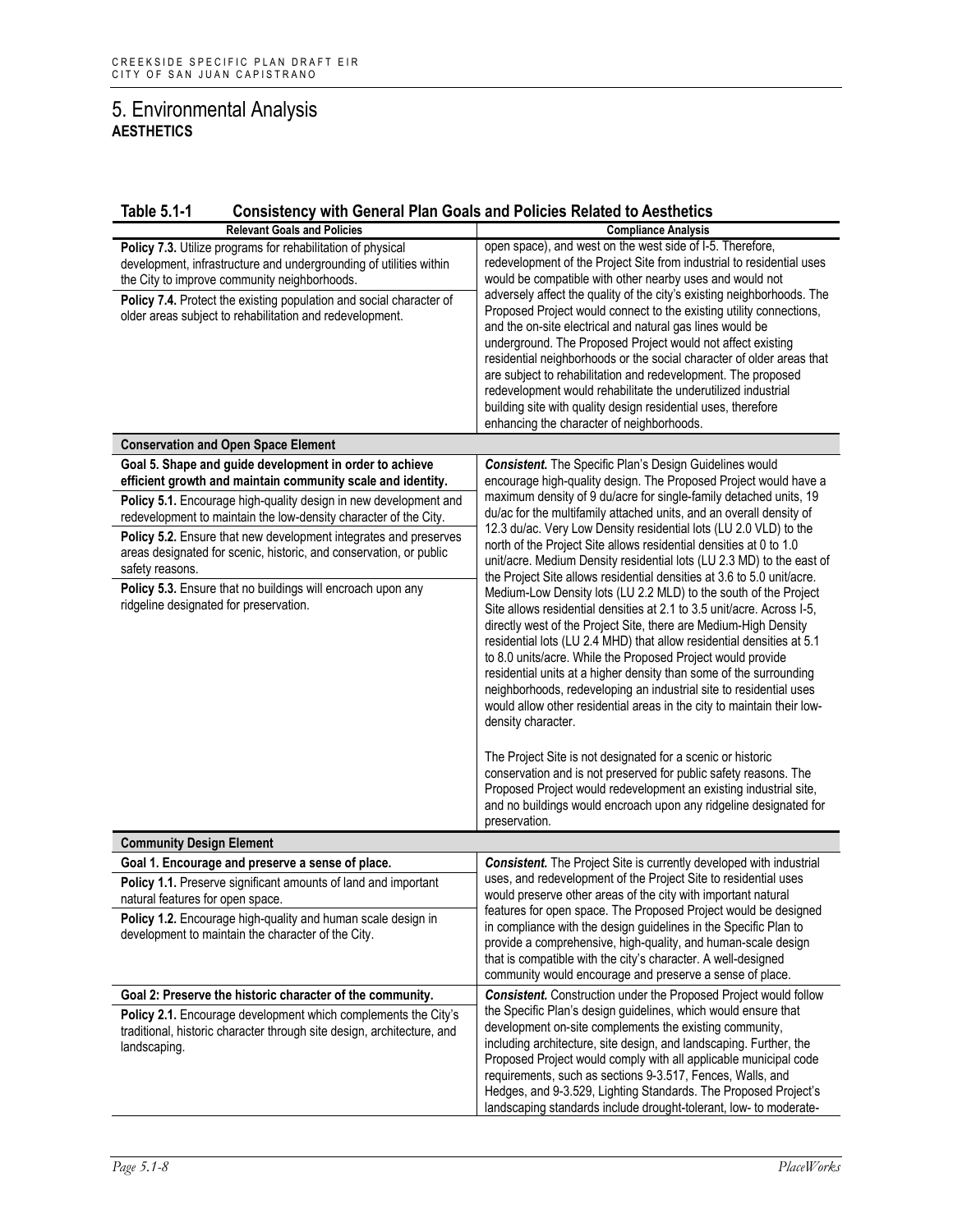| <b>Relevant Goals and Policies</b>                                                                                             | <b>Compliance Analysis</b>                                                                                                                                                                                                                                                                                                                                                     |
|--------------------------------------------------------------------------------------------------------------------------------|--------------------------------------------------------------------------------------------------------------------------------------------------------------------------------------------------------------------------------------------------------------------------------------------------------------------------------------------------------------------------------|
|                                                                                                                                | water use plants that meet the City's Water Efficient Landscape<br>Guidelines.                                                                                                                                                                                                                                                                                                 |
| Goal 3. Preserve and enhance natural features.                                                                                 | <b>Consistent.</b> The Project Site is currently developed with industrial<br>uses, and redevelopment of the Project Site to residential uses<br>would preserve other areas of the city with important natural<br>characteristics such as ridgelines, unique hillside features, and<br>creeks.                                                                                 |
| Policy 3.1. Limit development of important natural characteristics<br>such as ridgelines, unique hillside features and creeks. |                                                                                                                                                                                                                                                                                                                                                                                |
| Policy 3.2. Encourage the recreational use of natural features, such<br>as hillsides and creeks.                               |                                                                                                                                                                                                                                                                                                                                                                                |
| <b>Policy 3.3.</b> Preserve the enhance scenic transportation corridors.<br>including Interstate 5 and the railroad.           | The Proposed Project is on a previously developed site and does<br>not contain natural characteristics such as ridgelines, unique hillside<br>features, and creeks. Design guidelines in the Specific Plan would<br>ensure that development would have a cohesive architectural<br>design and provide landscaping. These features would preserve<br>views of the Project Site. |
| Policy 3.4. Preserve important viewsheds.                                                                                      |                                                                                                                                                                                                                                                                                                                                                                                |
| Source: San Juan Capistrano 2002.                                                                                              |                                                                                                                                                                                                                                                                                                                                                                                |

#### **Table 5.1-1 Consistency with General Plan Goals and Policies Related to Aesthetics**

#### **Conclusion**

For the reasons discussed above and in Table 5.1-1, the Proposed Project would not substantially degrade the existing visual character or quality of the Project Site and its surroundings. The Proposed Project would allow for the redevelopment of a vacant industrial site with residential uses. Development under the Proposed Project would comply with the development specification and design guidelines outlined in the Specific Plan, which are in place to ensure a high-quality and aesthetically cohesive environment. The Proposed Project would be consistent with the General Plan goals and policies that relate to aesthetics. Furthermore, the Proposed Project would comply with all applicable Title 24 building standards and municipal code requirements.

*Level of Significance Before Mitigation:* With compliance with PPP AES-1 through AES-3, Impact 5.1-1 would be less than significant impact.

#### **Impact 5.1-2: The Proposed Project would generate additional light and glare. [Threshold AE-4]**

The two major causes of light pollution are glare and spill light. Spill light is caused by misdirected light that illuminates outside the intended area. Glare occurs when a bright object is against a dark background, such as oncoming vehicle headlights or an unshielded light bulb. Spill light and glare impacts are the effects of a project's exterior lighting upon adjoining uses and areas.

The Project Site is currently developed with a vacant industrial building and contains surface parking lots and vegetation. Due to existing conditions, the Project Site currently produces minimal light and glare. Existing sources of light and glare in the Project Site area include streetlights along roadways; headlights from vehicles traveling on adjacent streets and I-5; security lighting and exterior lighting from the Fluidmaster building to the south and commercial buildings along Rancho Viejo Road; and lights from adjacent residential neighborhoods to the east, south, and north. Open space and undeveloped natural areas are to the north and northeast and have minimal lighting and glare.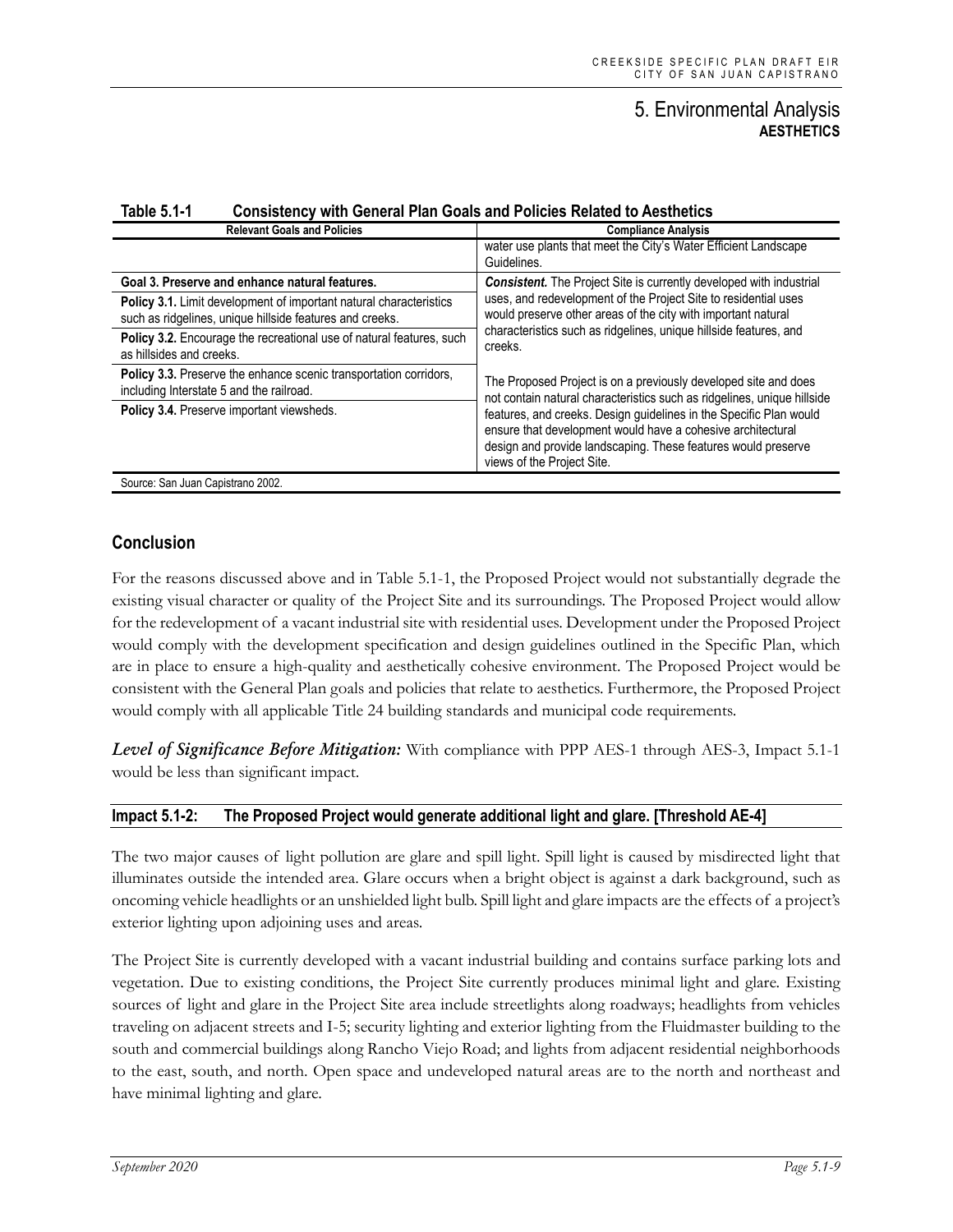### **Nighttime Light and Glare**

The Proposed Project would provide for the development of a residential community that would introduce new sources of light and glare to the Project Site. The Proposed Project would introduce new exterior light sources, including pedestrian lighting, street lighting, architectural wall lights, palm tree up-lights and downlights, and bollard lighting. Outdoor lighting would be used on internal streets, pedestrian walkways, homes, and recreational areas. The landscape accent lights would be used to highlight focal points and monument signs. The increase in residents and visitors of the Project Site would generate lighting, such as interior lighting emanating from windows and vehicles traveling along on-site roadways and entering and exiting the Project Site. New sources of glare may result from nighttime lighting and light shining on the exterior glazing, finished surfaces, windows, and doors of buildings constructed under the Proposed Project.

As outlined in the Chapter 3, *Project Description*, development under the Specific Plan would incorporate energyefficient lighting technologies, and lighting would be shielded, recessed, or directed downward so that light is contained within the Project Site. Light fixtures would be selected to prevent glare and spillover onto adjacent properties and minimize lighting of the night sky. Light fixtures would use low-voltage lighting whenever possible in common areas. Additionally, the Proposed Project would comply with San Juan Capistrano's safety standards and municipal code section 9-3.529, Lighting Standards (see PPP AES-3), which provides requirements for illuminance, fixture height, spacing of fixtures, location, light source, shielding, etc. For example, the amount of light (residential) projected onto any surface shall not exceed five foot-candles, and where light is visible from outside the property boundaries, such light shall not exceed one foot-candle as measured at the property line common with an adjacent private property.

Overall, illumination generated by the Proposed Project would be required to comply with provisions of the municipal code and the Creekside Specific Plan related to exterior lighting. For example, the Specific Plan requires "Shield[ing of] all exterior lighting to minimize glare and light spill onto adjacent properties." Despite new and expanded sources of nighttime illumination and glare, development under the Proposed Project is not expected to generate a substantial increase in nighttime light and glare.

#### **Daytime Glare**

Daytime sources of glare include building materials (such as glass and light-colored building material), architectural treatment, and vehicles parked and traveling along on-site roadways. Compared to the existing industrial building at the Project Site, the Proposed Project would increase sources of glare. The Proposed Project would allow for new buildings at a greater density than the existing building on site and would generate more vehicles on-site. However, glare from these sources are typical of residential neighborhoods and would be similar to glare generated from adjacent buildings, nearby residential neighborhoods, and vehicles traveling along public rights-of-way. The Proposed Project would not substantially increase daytime glare, and daytime glare impacts would be less than significant.

*Level of Significance Before Mitigation:* With compliance with PPP AES-3, Impact 5.1-2 would be less than significant.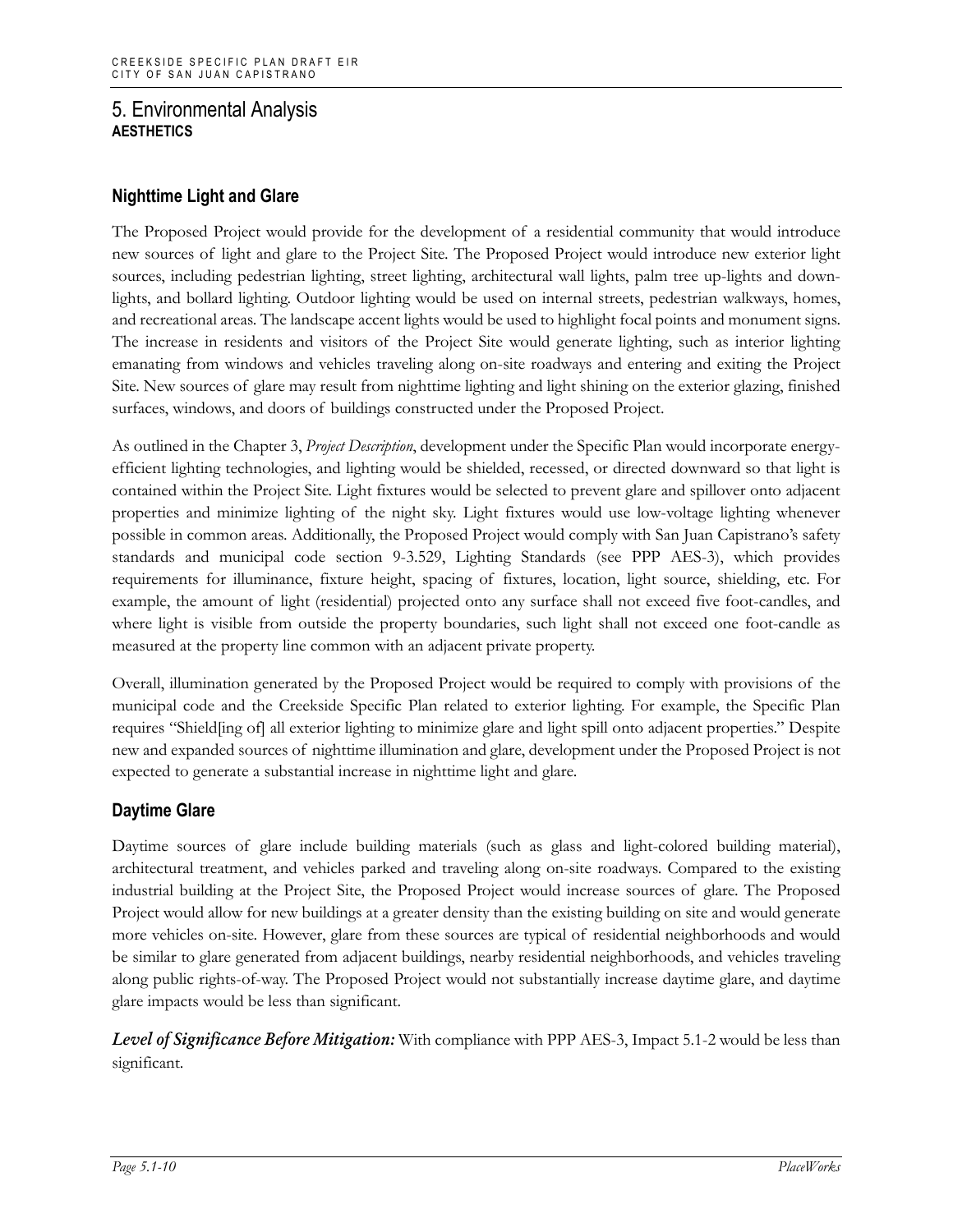# **5.1.5 Cumulative Impacts**

Aesthetic impacts are localized to the Project Site and its immediate surroundings. No development or redevelopment projects are currently approved, planned, or anticipated in the immediate vicinity of the Project Site. The closest cumulative project to the Project Site is the Groves Senior Apartments (SJC14) at 30333 Camino Capistrano, approximately 0.4 mile west of the Project Site (see Figure 4-2, *Cumulative Projects Location Map*). Therefore, none of the cumulative projects are close enough to the Project Site to create cumulative impacts regarding views, visual character, and light and glare. Each cumulative project would be required to adhere to applicable requirements of the San Juan Capistrano Municipal Code and implement the City's architectural design guidelines, as applicable. The Proposed Project's contribution to cumulative aesthetic impacts is less than cumulatively considerable, and therefore, less than cumulatively significant.

# **5.1.6 Level of Significance Before Mitigation**

Less than significant prior to mitigation.

## **5.1.7 Mitigation Measures**

No mitigation measures are required.

# **5.1.8 Level of Significance After Mitigation**

Impacts would be less than significant.

# **5.1.9 References**

Cadre Environmental. 2020, March. Biological Resources Technical Report: Creekside Specific Plan.

LGC Geotechnical Inc. 2019, July 30. Preliminary Geotechnical Review of Proposed Creekside Residential Development, Southeast of Rancho Viejo Road and Malaspina Road, Vesting Tentative Tract Map No. 19009, San Juan Capistrano, California.

San Juan Capistrano, City of. 2002, May 7. City of San Juan Capistrano General Plan.

\_\_\_\_\_\_\_. 2003, November. City of San Juan Capistrano Architectural Design Guidelines. https://sanjuancapistrano.org/Departments/Development-Services/Planning-Zoning/Architectural-Design-Guidelines.

United States Census Bureau (U.S. Census). 2018a. 2018 American Community Survey, Demographics and Housing Estimates, 5-Year Estimates. DP05, San Juan Capistrano city, California. https://data.census.gov/cedsci/table?q=san%20juan%20capistrano%20california%20population&g =1600000US0668028&hidePreview=false&tid=ACSDP5Y2018.DP05&vintage=2018&layer=VT\_20 18\_160\_00\_PY\_D1&cid=DP05\_0001E